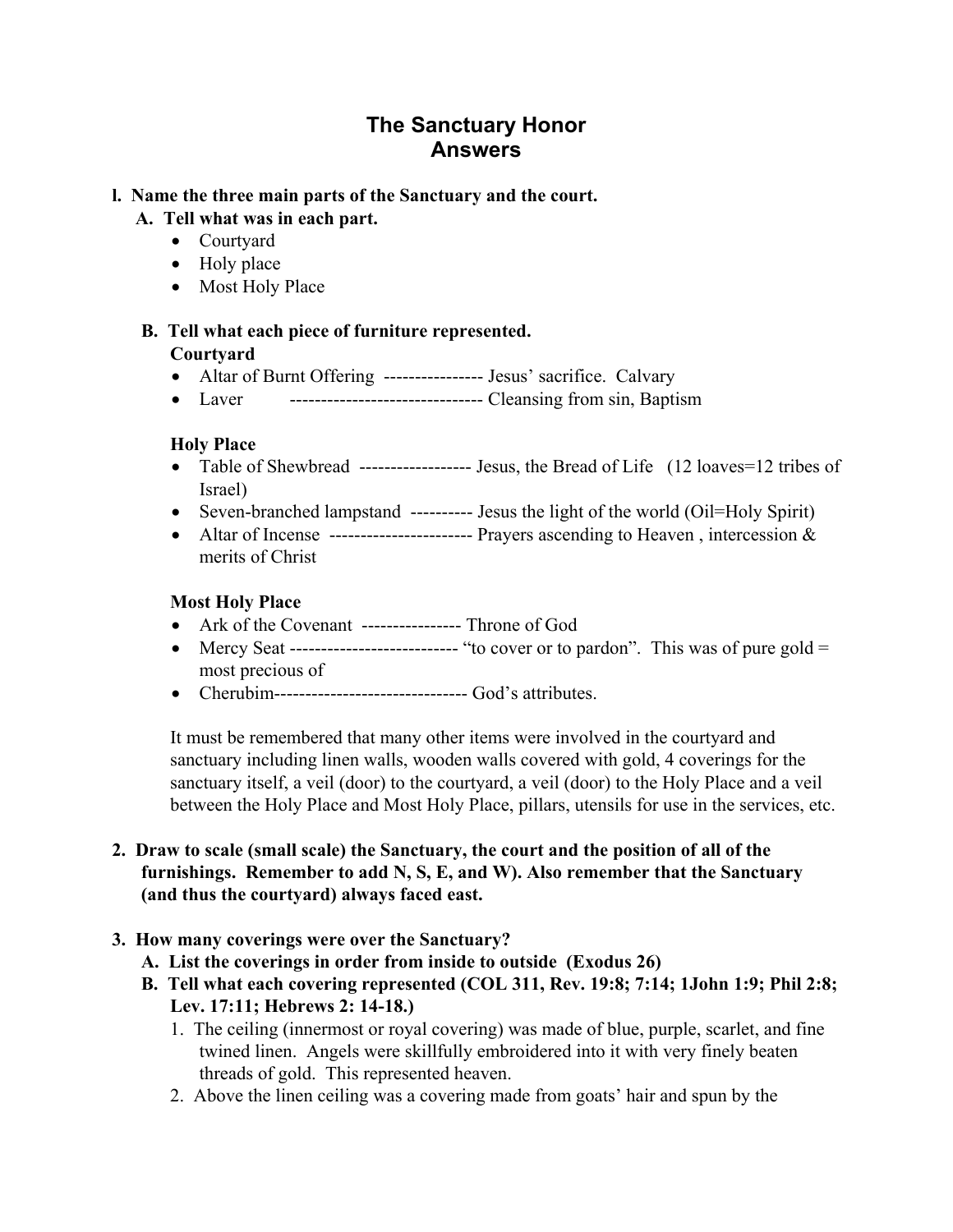women. It was white and represented purity, a sinless Saviour, the righteousness of Jesus.

- 3. The layer just beneath the outermost layer was made from the skins of rams, dyed red. It represented the blood of Jesus, His life and death.
- 4. The outermost covering was made from the skins of badgers (seals). It was dark brown or black, and thus the colors represent sin. However it also represented Jesus, who covered His divinity with humanity. He is our "cover" and protection from the enemy (Satan) as we journey through life. - unlimited protection in Christ.

## **4. The following colors were used in the Sanctuary and in the Priest's clothing. Tell what each color represents.**

- a. Red -------Sacrifice. Christ's blood. Service (Rev. 19:13; Hebrews 9:22)
- b. Blue -------Obedience, God's eternal law, heavenly truth (Num. 15:37-40)
- c. Purple -------Royalty, Jesus' Kingship (John 19: 2,3)
- d. White -------Purity, Righteousness of Jesus (Rev. 19:8; 7:14)
- e. Gold -------Perfection, faith & love tried in the fire, Divinity (Rev. 3:18; Mal.3:3)
- f. Black -------Sin (1John 1:5)
- g. Silver --------Obedience, redemption, prayer (Exodus 30:12; Lev. 27:3; PK 410)
- h. Brass --------Strength, endurance, victory gained through suffering, judgment (Deut. 33: 24,25; Zech. 6:1; Rev. 3:12; Lev. 26:19; Num. 21: 8,9)

## **5. Memorize 1John 1:9, Daniel 8:14, and Exodus 25:8**

- a. "If we confess our sins, he is faithful and just to forgive us our sins, and to cleanse us from all unrighteousness." 1 John 1:9
- b. "And he said unto me, unto two thousand and three hundred days; then shall the sanctuary be cleansed." Daniel 8:14
- c. "And let them make me a sanctuary that I may dwell among them." Exodus 25: 8

## **6. The priests were from which of the 12 tribes? Why?**

They were from the tribe of Levi. They had not defiled themselves because they had refused to bow down and worship the golden calf. Numbers 1:47-54; 3 & 4; PP 324

#### **7. Describe the robe of:**

#### **a. The common priest (Exodus 28 and 39)**

The undergarment was white linen breeches. All the regular priests wore a plain, white linen robe and turban. They always removed their sandals before entering the Sanctuary.

## **b. The High Priest (Exodus 28 and 39)**

• Like all of the priests, he wore linen breeches as an undergarment. The garments of the priests were of one piece, spotless, without any blemish. Next to the undergarment he wore an embroidered linen coat, again woven of one piece of fabric. The coat was tied with an embroidered girdle, or belt. Over this the High Priest wore a one-piece sleeveless solid blue robe. From the hem hung golden bells and fabric pomegranates of blue, purple, and scarlet. Outside of this was the ephod, a shorter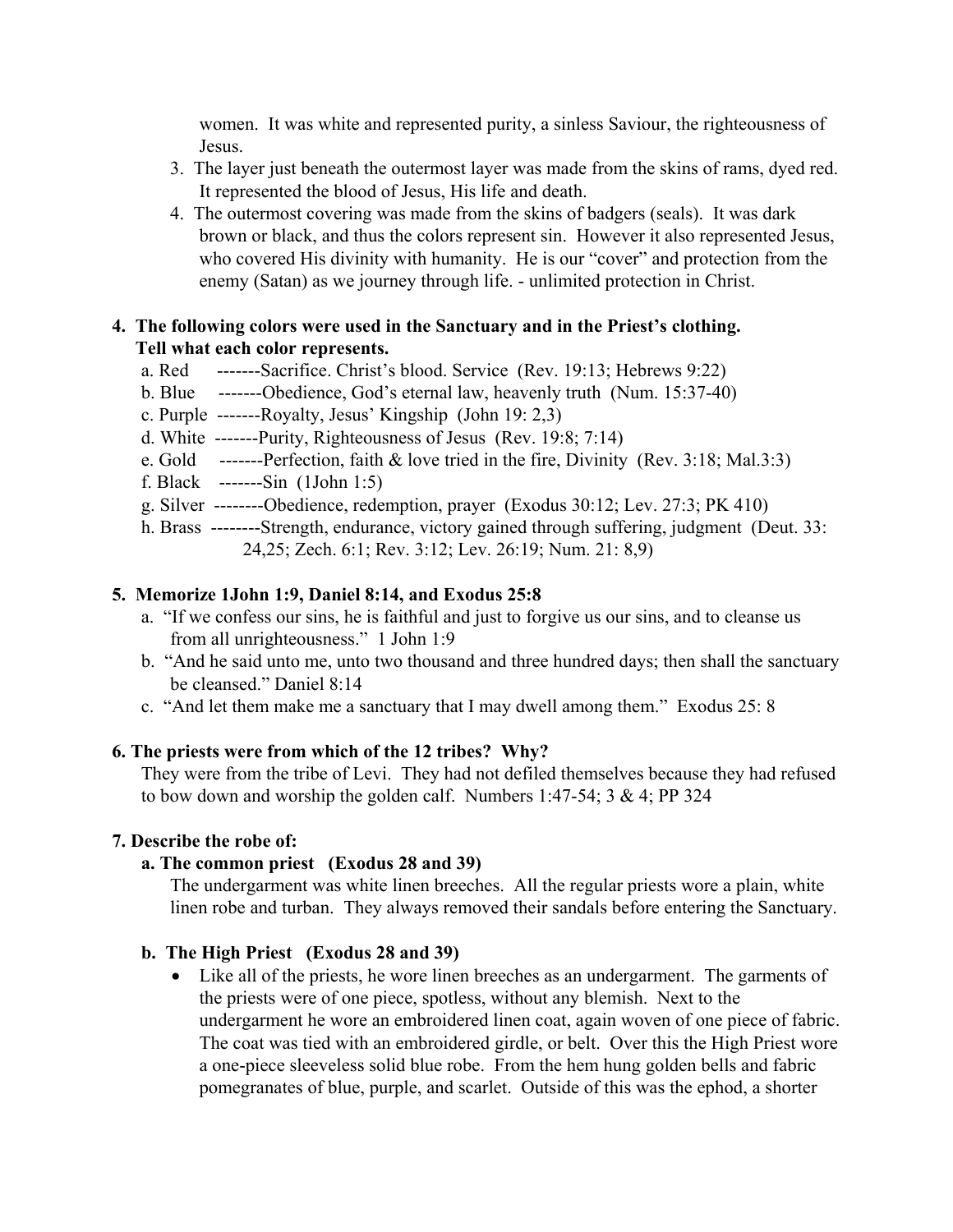garment of gold, blue, purple, and scarlet, and fine twined linen embroidered with real gold thread. The ephod was fastened at the shoulders with two onyx stones, bearing the names of the twelve tribes of Israel.

- Over the ephod was a breastplate containing 12 precious stones and on either side were two onyx stones called the Urim and Thummim, through which God made known His will.
- On his head was a mitre or crown and, fastened to the forefront of it with a ribbon of blue, was a plate of pure gold on which was engraved the inscription "Holiness to the Lord."

#### **8. Read: The Great Controversy, page 488 and Hebrews 4: 14-16**

#### **9. What kinds of animals were brought daily to the courtyard?**

The type of animal brought was determined by the position that the sinner held. The higher the position of responsibility, the more costly an animal was brought.

- Priest -- young bullock (Lev.4:3).
- Whole congregation -- young bullock (Lev. 4:13,14).
- Ruler -- male goat (Lev.  $4:22,23$ ).
- Common person -- female kid or lamb. (Lev. 4:27,32).
- Other offerings were also made and, if the person was too poor to bring an animal, he might bring turtledoves or young pigeons.

# **10. Write a paragraph or tell how you see Christ represented in the Sanctuary and its services.**

Example: We come to Christ with sin that needs to be forgiven. We have repented of this sin. We enter through the door (Christ). We lay the sin on the altar, in a spiritual way, giving it completely to Him. We go to the laver and see our sinful self in the brass mirrors of the laver. But at the laver we are washed clean. In a sense, after we become Christians, the rest of our lives should be spent in the Holy Place, lighted by God's eternal light, filled with the oil of the Holy Spirit, fed by the Bread of heaven, and always in the attitude of prayer, accepting Jesus as our Saviour and looking forward to entry into Heaven, the Most Holy Place, there to dwell in the presence of God and the angels.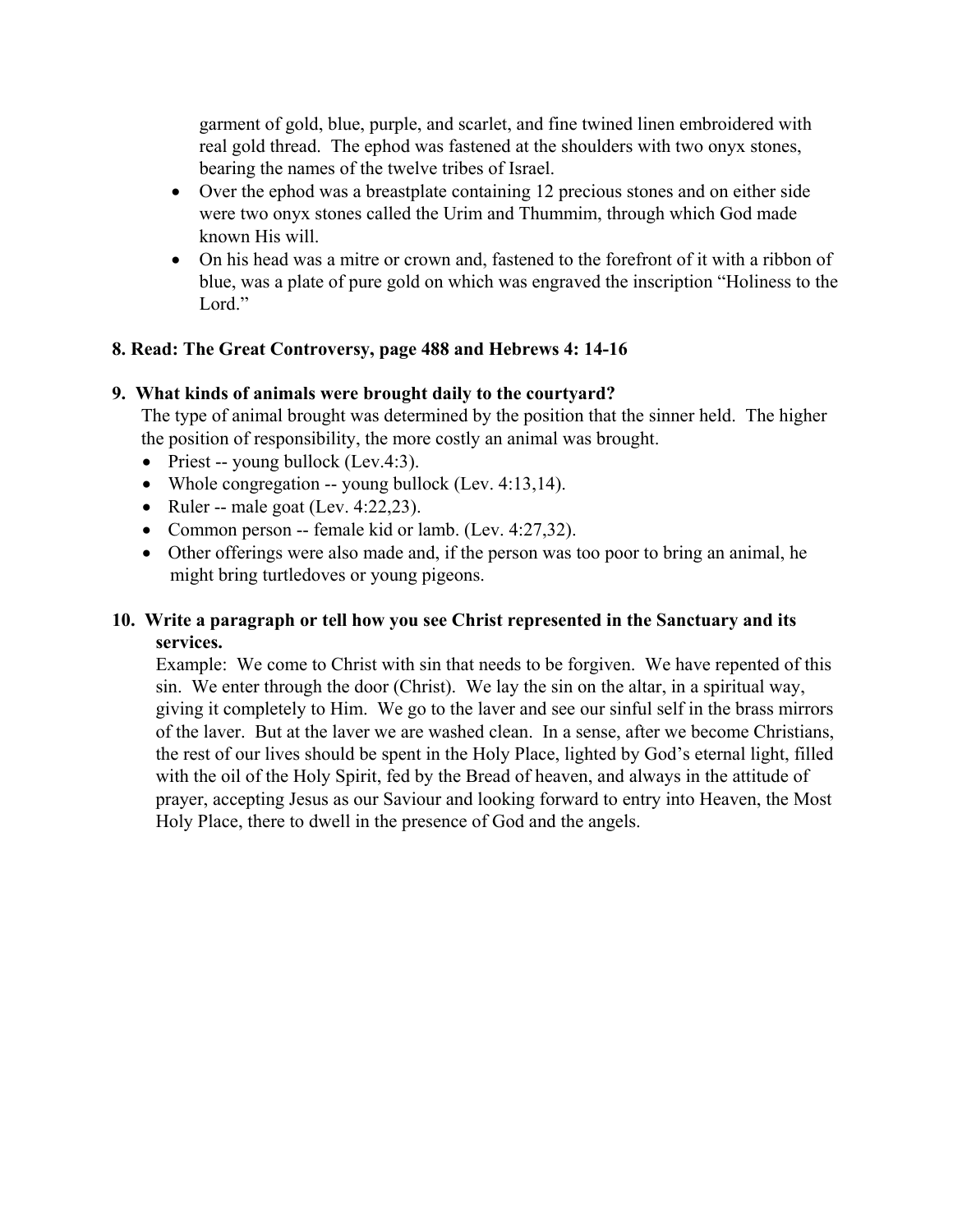# **Advanced Sanctuary Honor Answers**

#### **1. Read Patriarchs and Prophets Chapter 30 (pages 343-358)**

- **2. Do two of the following:** 
	- **a. Take a tour through a full-scale model of the sanctuary**
	- **b. Write a report of not less than 250 words about the sanctuary and its services.**
	- **c. Make a small-scale model of the sanctuary and its furnishings**
	- **d. Give a description (written or oral) of how each of the following relate to Jesus: each article of furniture, each item used, everything related to the sanctuary and its services.**
	- **e. An Israelite has stolen a lamb from his neighbor. He recognizes that he has sinned. Tell how he can be free from the consequences of breaking the Law of God?**

## **3. What does each of the following represent?**

- a. **Lamb** ---- Jesus (John 1:29, 1:36; Rev. 5:12-13, 7:14, 12:11)
- b. **Blood** ---- Life (Gen. 9:4; Lev. 17:11; Rom. 5:9)
- c. **Water** ---- Grace, cleansing (Eph. 5:26)
- d. **Oil** ---- Holy Spirit
- e. **Horns** ---- Strength, honor, victory, power
- f. **Bread** ---- Christ (Heb. 9:2; Mark 2:26; Matt. 12:4, Luke 6:4)
- g. **Light** ---- Jesus (John 8:12; 1:4,5,7)
- h. **Brass** ---- Strength, stability, endurance, earth
- i. **Shekinah** -- God's Presence
- j. **Pillars holding up the court curtains** ---- the redeemed people
- k. **Walls of wood overlaid with gold** --- the combination of the human nature and the divine nature of Jesus.
- l. **Fire** --- God's presence, or God's glory

#### **4. What items were:**

#### **a. In the ark of the covenant?**

- The Ten Commandments on two tablets of stone and written by the finger of God
- A golden bowl of manna
- Aaron's rod that budded
- **b. On the side of the ark of the covenant?** 
	- The ceremonial and civil laws

## **c. Over the ark of the covenant?**

- The Mercy Seat, Two cherubim, one wing of each reaching toward heaven, the other wing of each folded downward over the mercy seat, folded over their bodies and with their faces turned toward each other and looking reverently downward. (Ex. 25:20: Ezek. 1:11; PP 348,349